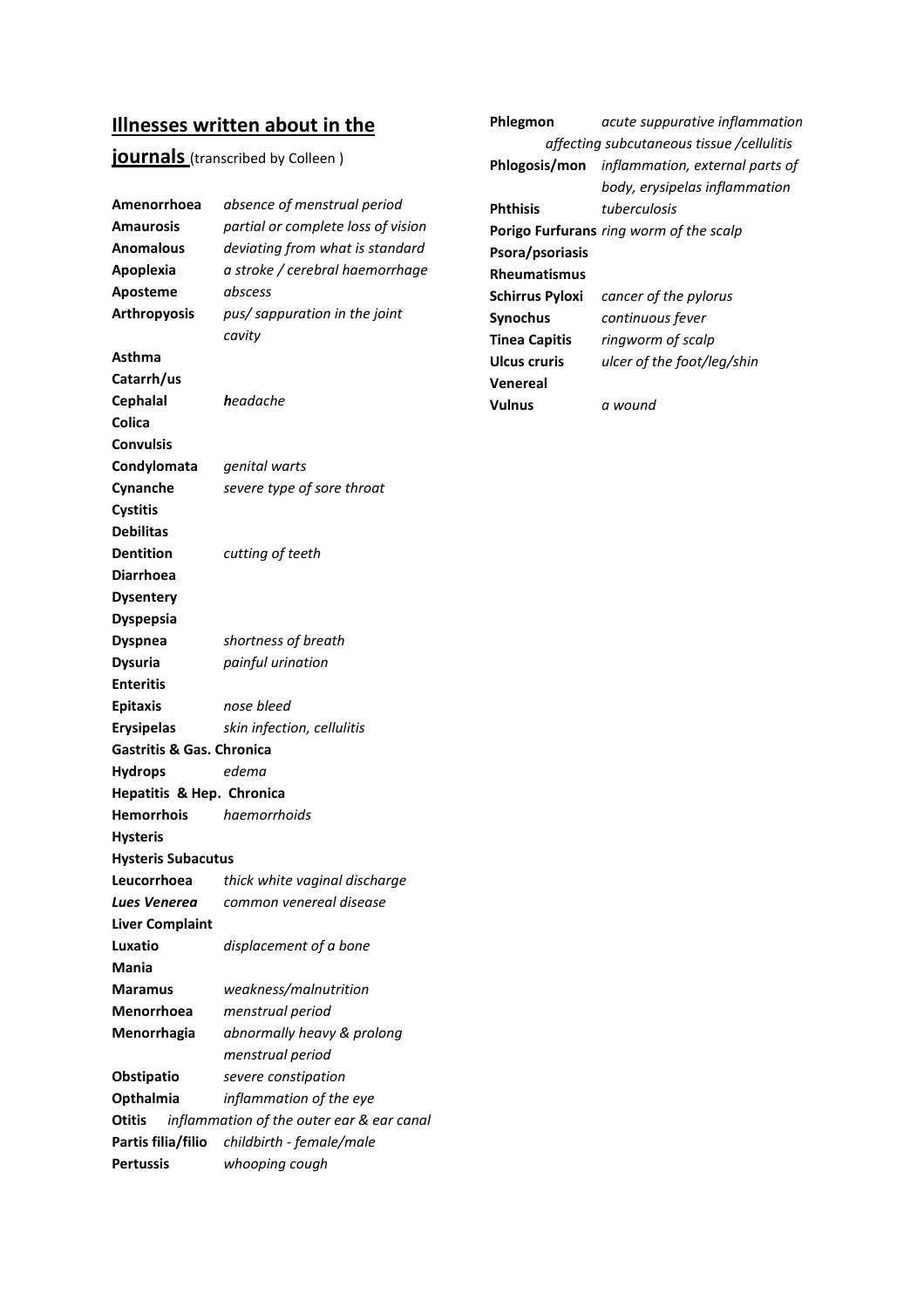# **Terms Used in Prescriptions & in**

## **journals**

| <u>Iournais</u>                             |         |                                                 | dorsum pedis                  | upper surface of the foot                   |
|---------------------------------------------|---------|-------------------------------------------------|-------------------------------|---------------------------------------------|
| ad                                          |         | to                                              | dyspnea                       | shortness of breath                         |
| addend/addendum                             |         |                                                 | eadem                         | same                                        |
| adhibition                                  |         | application/use                                 | emeticus                      | emetic                                      |
| adhibendus                                  |         | to be administered                              | epigastrium                   | upper part of abdomen                       |
| admov/admoveatur                            |         | administer                                      | immediately above the stomach |                                             |
| adsit / adsam                               |         | present/arrive                                  | epitaxis                      | nose bleed                                  |
| alvus/alvine                                |         | bowels, excrement                               | eructations                   | belching                                    |
| ames                                        |         | forked or crossed part                          | esl/estempl/o                 | immediately                                 |
| amplum                                      |         | full                                            | eschar                        | hard raised skin like dry scab              |
| anomalous                                   |         | deviating from what is standard                 | et                            | and                                         |
| antea                                       |         | formerly                                        | fascia                        | binding/bandage                             |
| apierent                                    |         | laxative                                        | fauces                        | at back of throat                           |
| athera                                      |         | a variety of gruel used in                      | fiat $/$ ft                   | make                                        |
|                                             |         | medicine                                        | fomentation/s                 | warm poultice                               |
| antiphlogistic                              |         | reducing inflammation or fever                  | frico/frictio                 | rub                                         |
| attenuated                                  |         | thin/weakened                                   | frigid/ei                     | cold                                        |
| applic/o / applicandus                      |         | apply                                           | frontem (frons)               | forehead                                    |
| assimulative functions                      |         |                                                 | genu                          | knee                                        |
| axilla                                      |         | armpit                                          | grumous                       | thick, lumpy, clotted                       |
| balneum calidum                             |         | warm bath                                       | hab <sup>t</sup> / habeat     | let him have                                |
| bistoury                                    |         | surgeons knife-thin                             | haustus                       | a draught                                   |
| <b>Blue Pill / Hydrarg</b>                  |         |                                                 |                               | hypochondrium upper part of abdomen below   |
| brachio/brachium                            |         | arm                                             |                               | ribs on either side of epigastrium          |
| caldius /o                                  |         | warm                                            |                               | hypogastric/rium lower median region of the |
| cap / capiat/capio                          |         | let him take                                    |                               | abdomen                                     |
| carput/is/m                                 |         | head                                            | impetiginous                  | impetigo - skin infection                   |
| carpus                                      |         | bones of the wrist                              | lancinating                   | piercing/stabbing pain                      |
| catamenia                                   |         | menstruation                                    | latus                         | sides                                       |
| cochleare/is/ium                            |         | a spoonful                                      | lateri                        | side                                        |
| cochleare amplum                            |         | 1 tablespoon                                    |                               | leucophlegmatic dropsical/white & bloated   |
| colliquative                                |         | excessive liquid                                | liquitis                      | liquid                                      |
|                                             |         | discharge/ liquefaction of tissue (colliquative | loco                          | in place (of)                               |
| necrosis)                                   |         |                                                 | <b>lumbos</b>                 | small of the back                           |
| continuetur                                 |         |                                                 | magna                         | large                                       |
| costiveness                                 |         | constipation                                    | mammoni                       | breasts                                     |
| cruris                                      |         | foot/shin/leg                                   |                               | mane/mane luce morning/early morning        |
| cujus                                       |         | of which                                        | manun                         | hand                                        |
| cyath/us                                    |         | a glass                                         | massa                         | a mass                                      |
| decubitus                                   |         | at bedtime                                      | mittatur                      | may he/she be caused t                      |
| dextra                                      |         | right                                           | nates                         | buttocks                                    |
|                                             |         |                                                 | nuche                         | nape of neck                                |
| diaphoretics / diaphorisis profuse sweating |         |                                                 |                               |                                             |
| diathesis                                   |         | hereditary predisposition to                    |                               |                                             |
|                                             | disease |                                                 | nyctalopia                    | night blindness                             |
| dietetic                                    |         | relating to proper food                         | oleaginous<br>olim            | oily                                        |
| digitum                                     |         | finger                                          | omnia                         | formerly<br>all                             |
| discutient                                  |         | an agent that dissolves a tumor                 |                               |                                             |

**dolent/e/um** *pain* 

**donec** *until, up to the time when*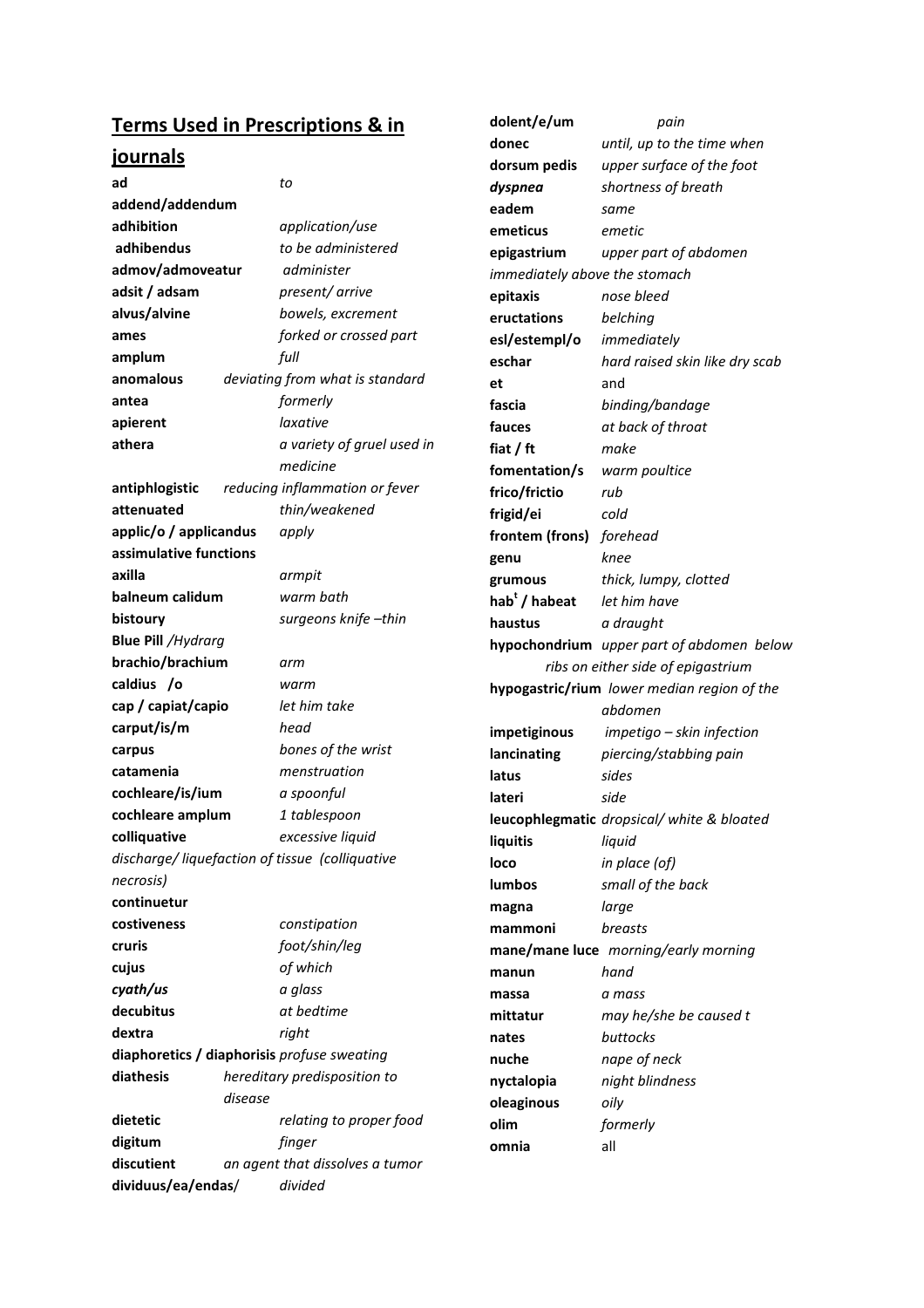| papulous                             | covered by small hard pimple-        |
|--------------------------------------|--------------------------------------|
|                                      | like rash (papulae)                  |
| parvus/m                             | small                                |
| patella                              | knee                                 |
| pauxillo/us                          | small, little                        |
| pediluvium (pedis)                   | bathing of the feet                  |
| pergat (pergo)                       | continue/ go on/proceed              |
| persevere                            | continue                             |
| perstit/i                            | to persist                           |
| pilula/ae                            | pill/s                               |
| plene                                | completely/fully                     |
| plethoric                            | florid, red faced                    |
| plura/es                             | many                                 |
| <b>polliteus</b> (tendon) leg muscle |                                      |
| pone/ ponere                         | to place                             |
| potus                                | a drink                              |
| preternaturally                      | beyond the normal                    |
| primo mane                           | early morning                        |
| pyrexia                              | fever                                |
| pytalism                             | excessive saliva, drooling           |
| quaque                               | every/each                           |
| quiescat                             | quiescent/inactive/ being quiet      |
| repet/end                            | repeat                               |
| respondeat                           | respond                              |
| sang/sanguineous blood               |                                      |
| sequenti                             | following                            |
| scleritis                            | inflammation of the sclera           |
| statim                               | immediately                          |
| sterno                               | sternum                              |
| strumous                             | goiter /scrofulous appearance        |
| sumendus                             | to make                              |
| supra/sup.                           | above                                |
| syncope                              | faint, loss of consciousness         |
| tenesmus                             | straining                            |
| tertia                               | a third                              |
| tormina                              | cramps                               |
| ut                                   | as                                   |
| utrogne                              | in both places/ sides                |
| vastus externus                      | largest part of the quadriceps       |
|                                      | vastus lateralis (muscle) quadriceps |
| venter                               | belly                                |
| viscid                               | sticky                               |
| vulnus                               | wound                                |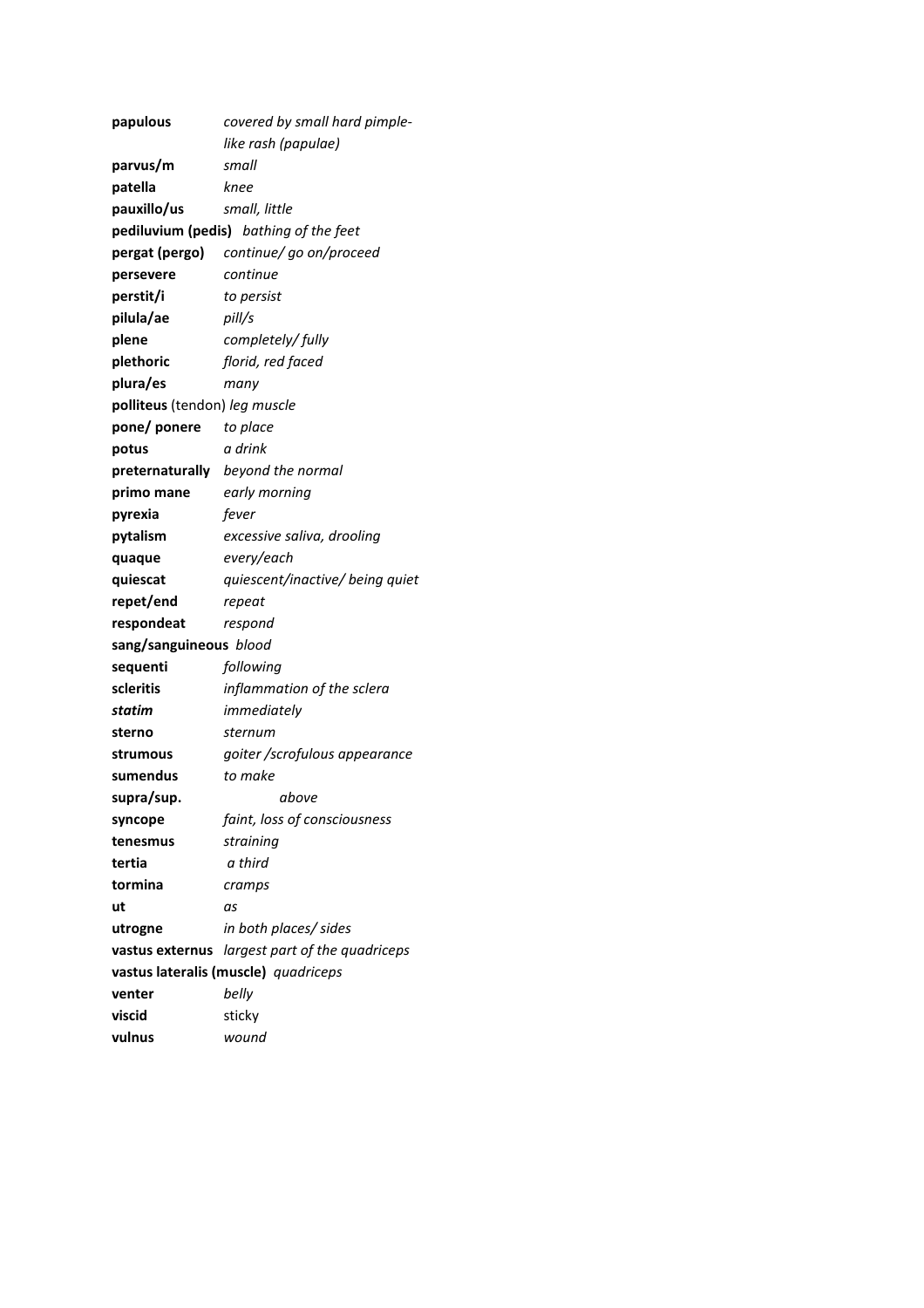### The Form of the Medicine

| Αq                               | aqua                       |  |
|----------------------------------|----------------------------|--|
| Haust                            | <b>Haustus</b> , a draught |  |
| Confect                          | confection                 |  |
| Decoct                           | decoction                  |  |
| Emp.                             | emplaster                  |  |
| Ext.                             | extract                    |  |
| Garg/ Gargarisma <i>a gargle</i> |                            |  |
| Inf.                             | infusum                    |  |
| Lia                              | liquid                     |  |
| Lot                              | lotion                     |  |
| Mistura                          | a mixture                  |  |
| Οl                               | oil                        |  |
| Pil                              | pilula / pill              |  |
| Pulv.                            | Pulvis, a powder           |  |
| Syrup                            |                            |  |
| Tinct.                           | tincture                   |  |
| Unq                              | ungent                     |  |
|                                  |                            |  |

## **Medicines** (correct spelling only, use etc can

be looked up on line)

**Aether Nitrate/nitrosi** Acaciae Aceti/um vinegar **Acid Cit** Acid Sulphate (dilute) **Aloes** Anodoyne mild laxative Ammonii Anisat/us Antimon/ antimonials /Tart **Antimon Sulphate (dilute) Aperient** laxative Aqua/ae water Aqua bul/bulliensboiling water Aqua Lithage Acet. Comp. Aqua Menthae pip. Aqua oryzae rice water Aqua purae **Argentis Nitrate** Aurantii **Blue Pill =**  $Hydrag$ **Calomel** Camphor/ae Canth./ Emp. Cantharides blistering agent Capsi/ci/cum Cataplasm emol. / emolient Catechu **Cathartic** Cerae albae white wax Cerat /ceratum **Cerat Celar? Chloride** Cinnamon/a / cinnamomum Cinchona/ae Cochlar (cochlearia armoracia?) Collyrii/ium zinci sulphatis Colocynth **Composing draught** sleeping potion **Confect Aromat** Conii Cretae Cupri Cyathi aqua Datura/daturina Digital/is **Dovers Powder Diuretic**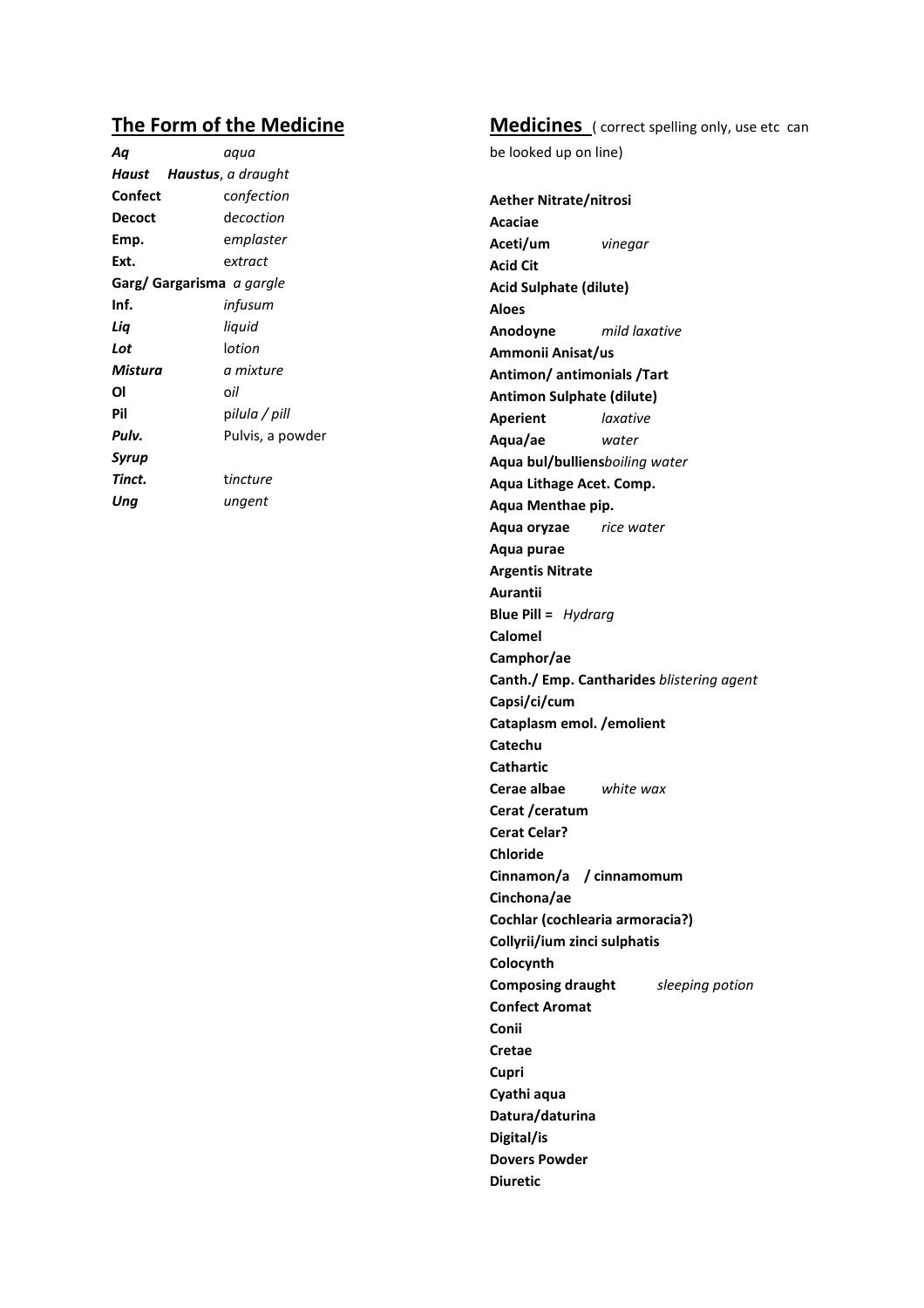**Emplast Adhesive** Emplast Vesicat blistering agent Lot. Evapor. Evaporative / Enema domest. Ferri & Ferri Mur/iat Gentian **Gum Opii** Hordie / horeum barley water **Hydrarg Hydrarg Chloridi Hydrarg & Hydrarg Submur Hydrarg Acet** Hyoscy./ami/amine Iodi Ipecac/uanha Jalap/a/ae strong purgative Kini Laudanum Limonis **Linament Volat** Lotionem frigidae **Magnesia Subcarb Magnesium Sulphate Menthol Pip:** Mucilage & Mucilage acacia Nitrici/ acid nitrici Opii / Opii Pur Potassium & Potassium Subcarb **Potassium Carbide** 

Plumbi/Plumbi Diacet (dilute) **Quinae Bisulphate** Quassia Rad. / Radix a root Rad. Sagitar? Rhei **Ricini** Rosae Rubi Chamaem/orus **Saline** Sang/sanguisorba herbal extract/tea **Saponnis** Scammoni/ae **Scillae** Senna/ae Simaraba/ae Soda Carb Sp. Ceti / spermatic ceti Spirit aether nitrate **Sulphuric Acid** Superbibendo?? Superpositorium Syr: Sirub/Syrup Rubi? Tigli Crot (Oleum Tigli Crotonis) Vini Rubei

**Vinum Opii Vinum Rubrum** Zingib/er/is ginger

#### Symbols & abbreviations used to transcribe dosage

| a                     | $antea = formerly$                                  |
|-----------------------|-----------------------------------------------------|
| aa                    | of each                                             |
| ad: ul:               | to the ultimate                                     |
| baln.cal.             | balineum calidum= warm bath                         |
| $\mathbf{D}$          | a scruple (the proper symbol has a line through it) |
| $\mathbf c$           | with (the line should be on top)                    |
| capiat                | take                                                |
| co/comp               | compound                                            |
| ft/fiat               | make                                                |
| fs                    | half                                                |
| gr                    | grains                                              |
| gtt                   | quttae = drops                                      |
| HI = Horis Intermedia | in the immediate hours                              |
| h.s.                  | hora somni = bedtime                                |
| h.s.s.                | hora somni sumendus = take at bedtime               |
| j                     | put at the end of a row of ii –means 1              |
| М.                    | misce. mix                                          |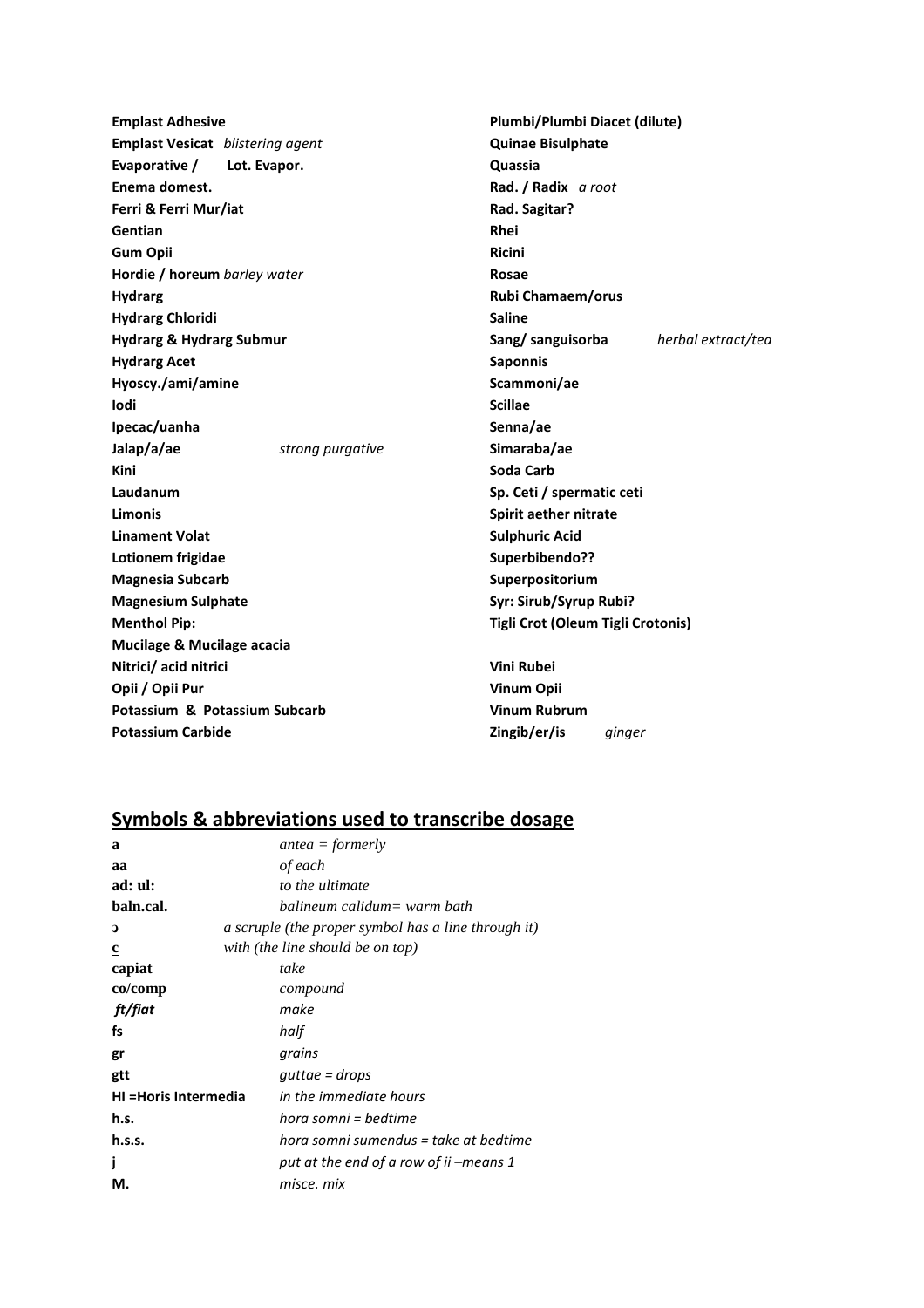|                 | mo =modo dicto          | as prescribed                                     |
|-----------------|-------------------------|---------------------------------------------------|
|                 | <b>omitt:</b> omittatur | omit                                              |
| om/omni         |                         | all                                               |
| p.d.            |                         | per dose                                          |
|                 | p.r.n. = pro re nata    | as necessary                                      |
|                 |                         | <b>q.q.h.</b> quarta quaque hora every four hours |
| QS or <i>gs</i> |                         | quantum sufficiat                                 |
| Rad. / radix    |                         | a root                                            |
| st              |                         | statim = at once                                  |
| sumat           |                         | make                                              |
| sumend/us       |                         | take                                              |
| $et^c$          |                         | etcetera                                          |
| u / ut          |                         | as                                                |
| u.a.            |                         | ut antea = as formerly                            |
| z               |                         | an ounce                                          |
|                 |                         |                                                   |

### **Time**

| bis in die<br>ter in die<br>quater in die<br>decubitus | twice a day<br>three times a day<br>four times a day<br>at bedtime | quaque<br>quotidie                                 | each/every<br>daily                              |
|--------------------------------------------------------|--------------------------------------------------------------------|----------------------------------------------------|--------------------------------------------------|
| heri<br>hora/is<br>h.s. hora somni<br>semi hora        | vesterday<br>hour/s<br>bedtime<br>half hour                        | omni mane<br>omni nocte<br>somni<br><b>Vespere</b> | every morning<br>every night<br>night<br>evening |
| mane<br>mane luce<br>meridie                           | morning<br>morning<br>early<br>midday                              |                                                    |                                                  |

# **Procedures**

| cataplasm<br>Catap:   | poultice or plaster                                 |
|-----------------------|-----------------------------------------------------|
| Cucurb: cruentae      | cupping                                             |
| <b>Emplast</b>        | apply a blister                                     |
| Fascia                | binding/bandage                                     |
| <b>Fotus</b>          | fomentation?(the term is used in old medical books) |
| $VS =$ venaesectio    | bleeding                                            |
| <b>Emplast Lyttae</b> | to blister                                          |

# **Latin Phrases**